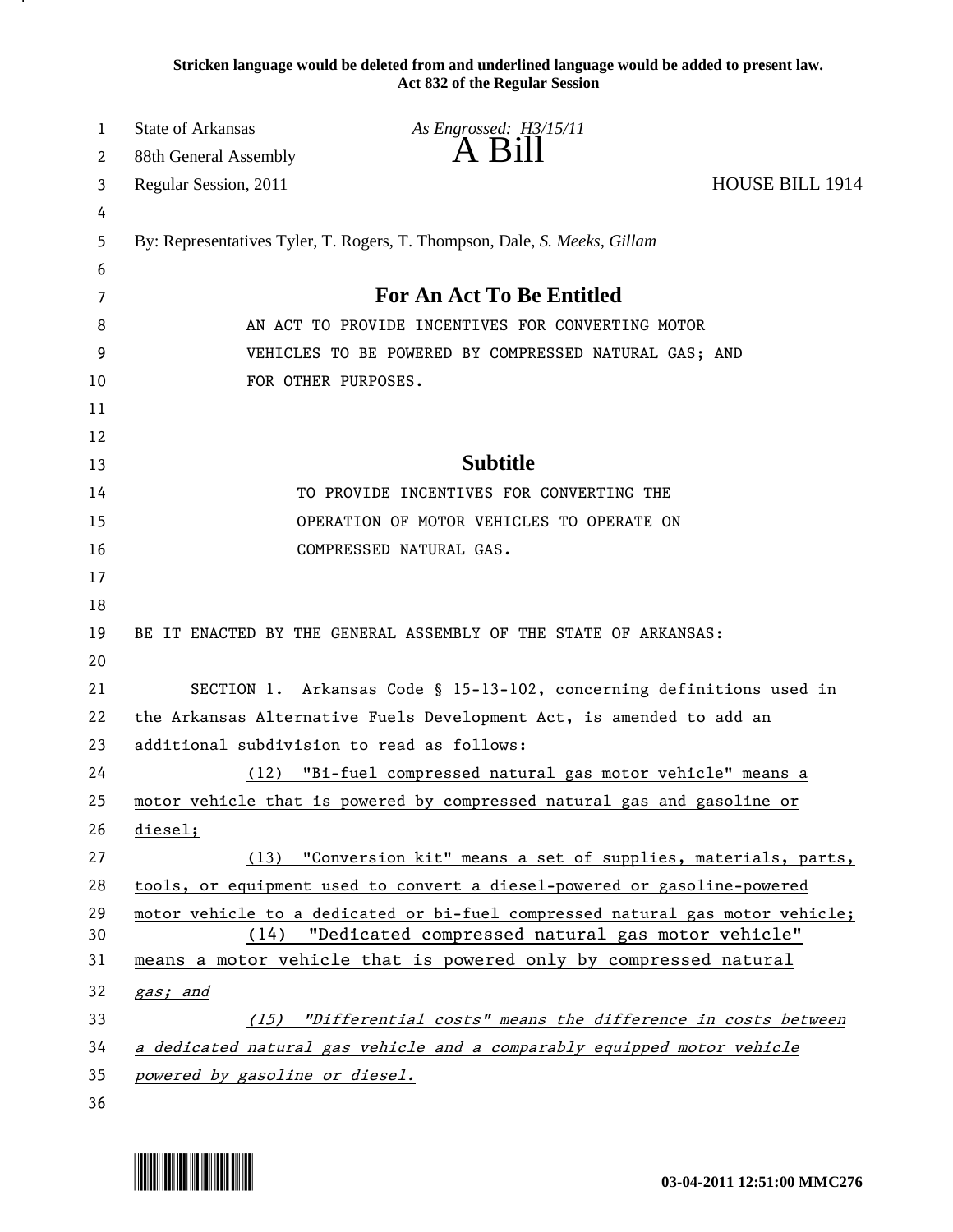SECTION 2. Arkansas Code § 15-13-301 is amended to read as follows: 15-13-301. Arkansas Alternative Fuels Development Program. (a) The Arkansas Alternative Fuels Development Program is established and shall be developed and administered by the Arkansas Agriculture Department. 6 (b) The program shall include  $t$  three  $(3)$  four  $(4)$  types of  $f$  grant incentives: (1) Capital and operation production incentives for alternative fuels producers; 10 (2) Production incentives for feedstock processors; and (3) Distribution incentives for alternative fuels distributors; and 13 (4) Rebate incentives for the: (A) Differential costs of a dedicated motor vehicle; and (B) Costs of converting diesel and gasoline motor vehicles into dedicated or bi-fuel compressed natural gas motor vehicles. 17 (c) The <del>grant</del> incentives under this subchapter are available only for 18 the following after January 1, 2007 July 1, 2011: (1) Capital investments in alternative fuels production facilities, feedstock processing facilities, or distribution facilities; 21 (2) The production of alternative fuels;  $\theta$ re (3) The processing of feedstock; or (4) The conversion of diesel-powered and gasoline-powered motor vehicles to dedicated or bi-fuel compressed natural gas motor vehicles. SECTION 2. Arkansas Code Title 15, Chapter 13, Subchapter 3 is amended to add an additional section to read as follows: 15-13-306. Rebate incentives for modification by a certified technician of motor vehicles. (a) The Arkansas Alternative Fuels Development Program shall include an incentive program that provides a rebate to a single public entity, company, organization, or its affiliate, to assist in the purchase of a conversion kit used to convert a diesel motor vehicle or gasoline motor vehicle to a dedicated or bi-fuel compressed natural gas motor vehicle and for the differential and incremental costs associated with the conversion of a diesel motor vehicle or gasoline motor vehicle into a dedicated or bi-fuel

03-04-2011 12:51:00 MMC276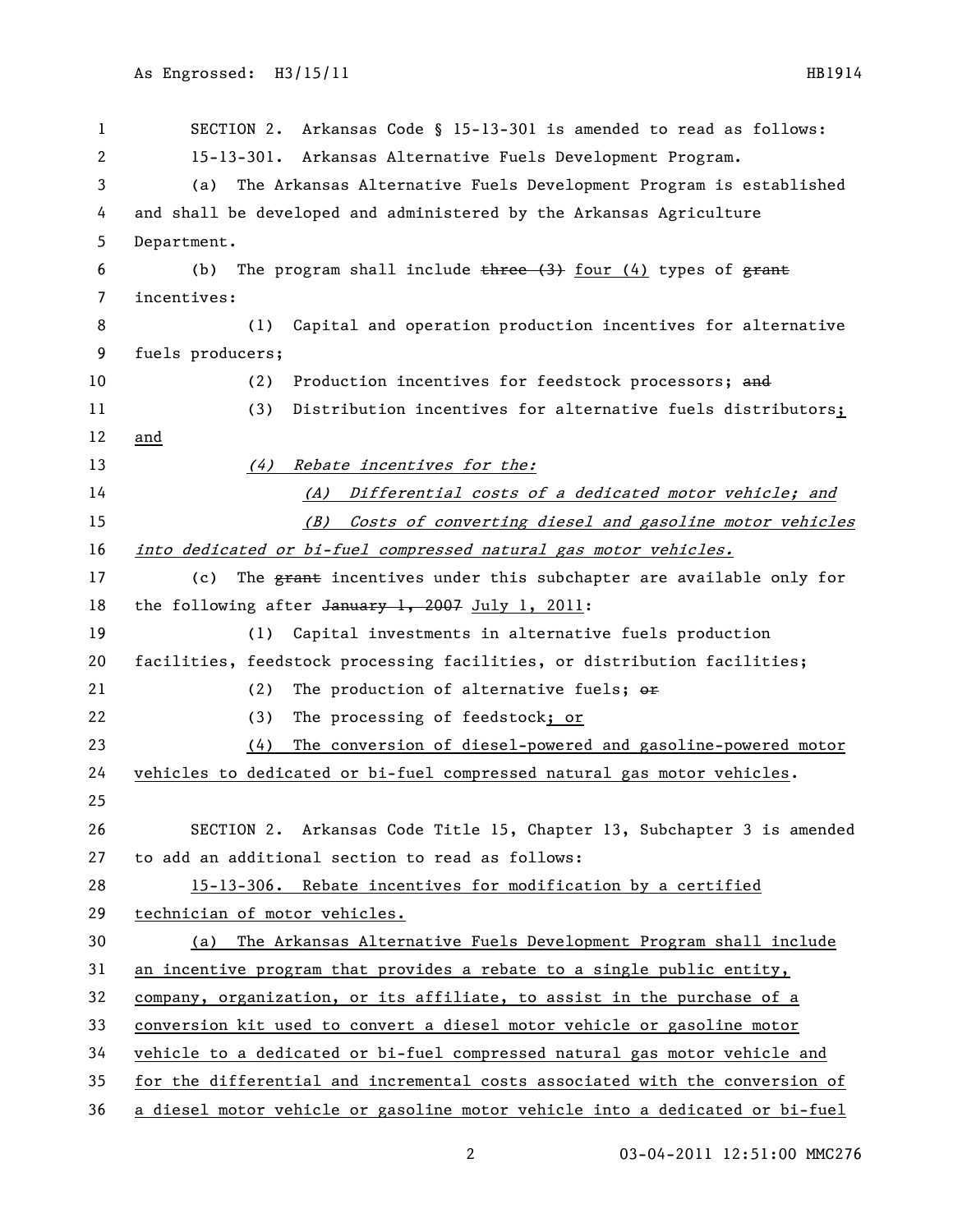| 1  | compressed natural gas motor vehicle.                                         |
|----|-------------------------------------------------------------------------------|
| 2  | The Arkansas Agriculture Department shall create a rebate<br>(b)              |
| 3  | application process for a single public entity, company, organization, or     |
| 4  | its affiliate, to obtain a rebate that shall include:                         |
| 5  | (1) An application for a rebate under this subchapter that shall              |
| 6  | include at a minimum:                                                         |
| 7  | An affidavit or proof that the motor vehicle is<br>(A)                        |
| 8  | registered in Arkansas or will be registered in Arkansas upon acquisition of  |
| 9  | the motor vehicle; and                                                        |
| 10 | (B) Evidence of:                                                              |
| 11 | The purchase of a dedicated motor vehicle and<br>(i)                          |
| 12 | the differential costs; or                                                    |
| 13 | (ii) The differential costs or incremental costs                              |
| 14 | associated with the conversion of a diesel motor vehicle or gasoline motor    |
| 15 | vehicle into a dedicated or bi-fuel compressed natural gas motor vehicle;     |
| 16 | Instructions about the rebate process;<br>(2)                                 |
| 17 | Scoring procedures to determine the award of the rebates;<br>(3)              |
| 18 | and                                                                           |
| 19 | Other factors that the Secretary of the Arkansas Agriculture<br>(4)           |
| 20 | Department deem necessary.                                                    |
| 21 | $(c)(1)$ The department shall prepare an annual progress report on            |
| 22 | rebates made under this section.                                              |
| 23 | (2)<br>The report shall include:                                              |
| 24 | The amount of each rebate;<br>(A)                                             |
| 25 | (B)<br>The purpose of the rebate;                                             |
| 26 | The total amount expended by the rebate recipient in<br>(C)                   |
| 27 | converting the motor vehicle to a dedicated or bi-fuel compressed natural gas |
| 28 | motor vehicle; and                                                            |
| 29 | The results produced or the progress made in the<br>(D)                       |
| 30 | overall conversion of diesel motor vehicles and gasoline motor vehicles to    |
| 31 | dedicated or bi-fuel compressed natural gas motor vehicles.                   |
| 32 | The report for each state fiscal year shall be filed by June<br>(3)           |
| 33 | 30 of the following fiscal year with the office of the Governor and the       |
| 34 | Legislative Council.                                                          |
| 35 | The rebate to be awarded by the department is the lesser of:<br>(d)           |
| 36 | (1) Fifty percent (50%) of the cost for the differential costs,               |

03-04-2011 12:51:00 MMC276